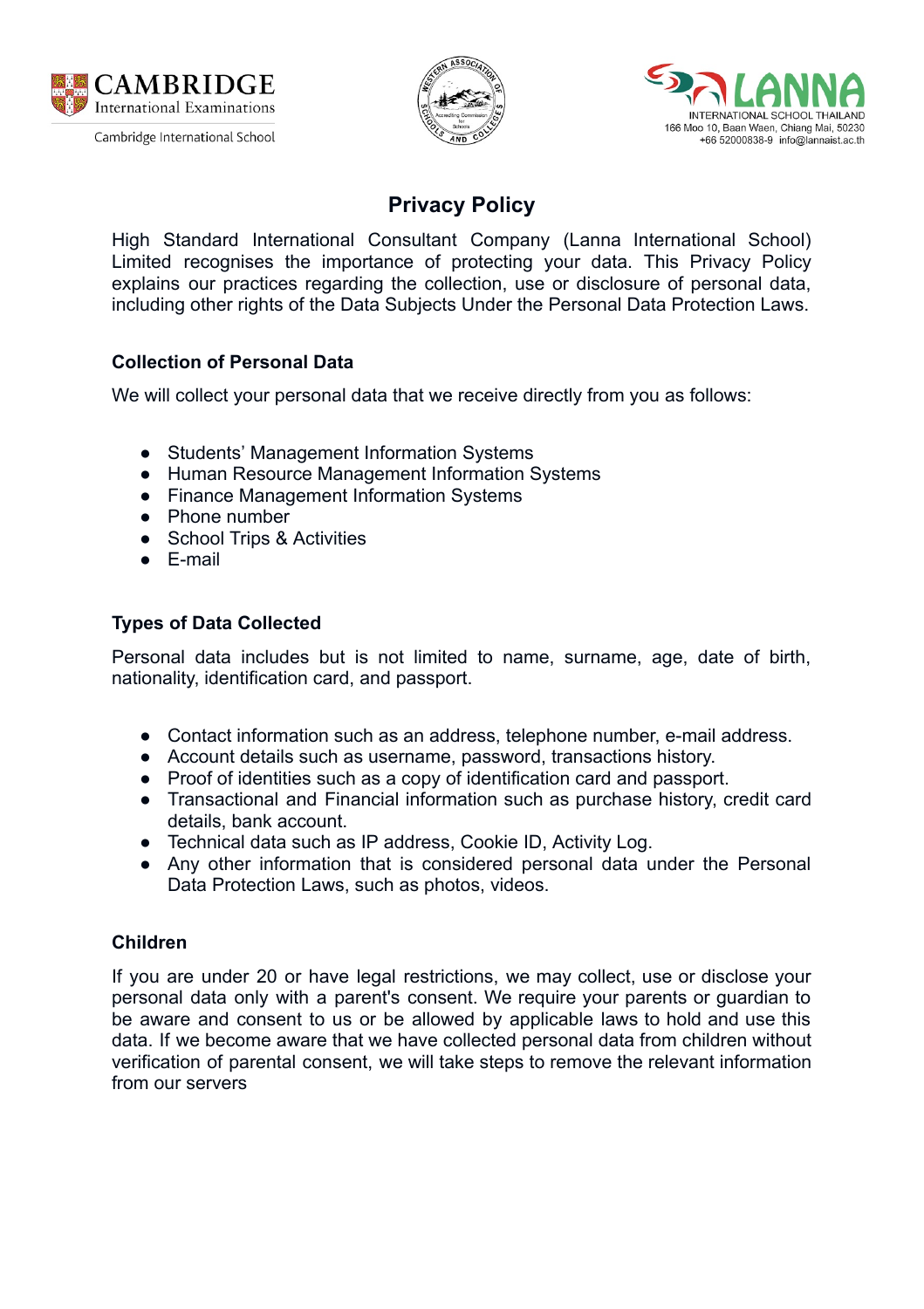





## **Storage of Data**

We store your data as hard and soft copies using the following systems.

- Third-party server service providers in Thailand
- Third-party server service providers outside Thailand
- Internal CCTV system
- Cloud
- Internal hard copy filing
- Internal School Servers and local electronic devices

## **Use of Data**

We use the collected data for various purposes, which include, but are not limited to:

- To create and manage accounts
- To provide products or services
- To improve products, services, or user experiences
- To share and manage information within the organisation
- To conduct marketing activities and promotions
- To provide after-sales services
- To gather user's feedback
- To process payments of products or services
- To comply with our Terms and Conditions
- To comply with laws, rules, and regulatory authorities

## **Disclosure of Personal Data**

We may disclose your personal data to the following parties in certain circumstances:

## **Within our Organisation**

 We may disclose your personal data within our organisation to provide and develop our products or services. We may combine information internally across the different products or services covered by this Privacy Policy to help us be more relevant and useful to you and others.

#### **Service Providers**

 We may use service providers to help us provide our services, such as payments, marketing and development of products or services. We will ensure that service providers we engage with have their privacy policies" Please note that service providers have their privacy policies.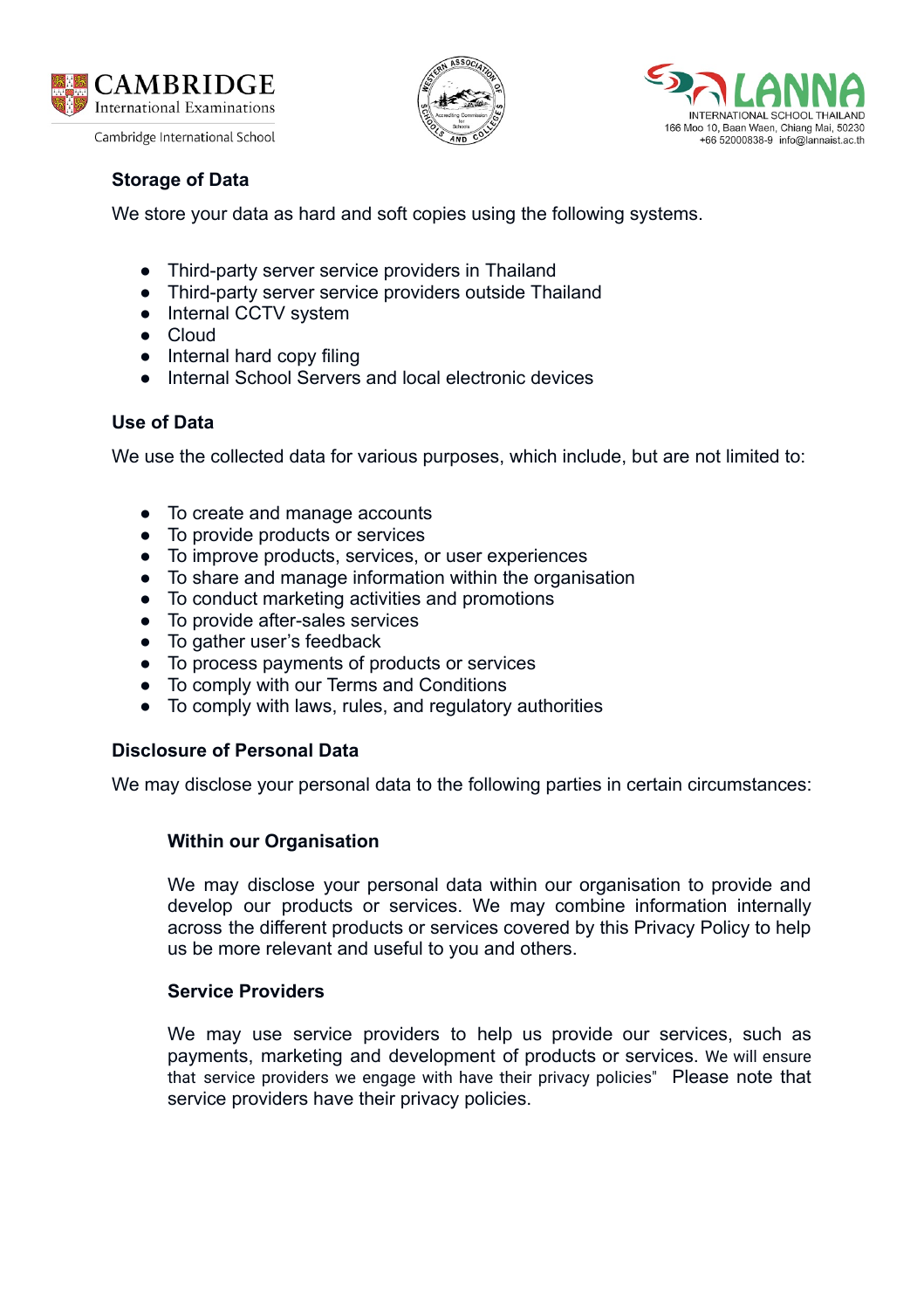





#### **Business Partners**

 In relation to our business partners, we may disclose specific personal data to them to coordinate and provide products or services to you and provide necessary information about the availability of our products or services.

#### **Data Retention**

 We will retain your personal data for a minimum period stipulated in Thailand's relevant regulations and laws. We will erase, destroy or anonymise personal data when it is no longer necessary or when the period lapses.

#### **Data Subject Rights**

 Subject to the Personal Data Protection Laws thereof, you may exercise these rights in the following situations:

 Withdrawal of consent: If you have given consent to us to collect, use or disclose your personal data, whether before or after the effective date of the Personal Data Protection Laws, you have the right to withdraw such consent at any time throughout the period your personal data is available to us unless it is restricted by law or you are still under beneficial contract.

 Data access: You have the right to access your personal data that is under our responsibility; to request us to make a copy of such data for you, and to request us to reveal how we obtain your personal data.

 Data portability: You have the right to obtain your personal data if we organise such personal data in automatic machine-readable or usable formats and can be processed or disclosed by automatic means; to request us to send or transfer the personal data in such format directly to other data controllers if doable by automated means, and to request to obtain the personal data in such format sent or transferred by us directly to other data controller unless not technically feasible.

 Objection: You have the right at any time to object to the collection, use or disclosure of your personal data, even when our data use is conducted for legitimate reasons, but is beyond your expectations.

 Data erasure or destruction: You have the right to request us to erase, destroy or anonymise your personal data if you believe that the collection, use or disclosure of your personal data is against relevant laws; or if retention of the data by us is no longer necessary in connection with related purposes under this Privacy Policy; or when you request to withdraw your consent or to object to the processing as earlier described.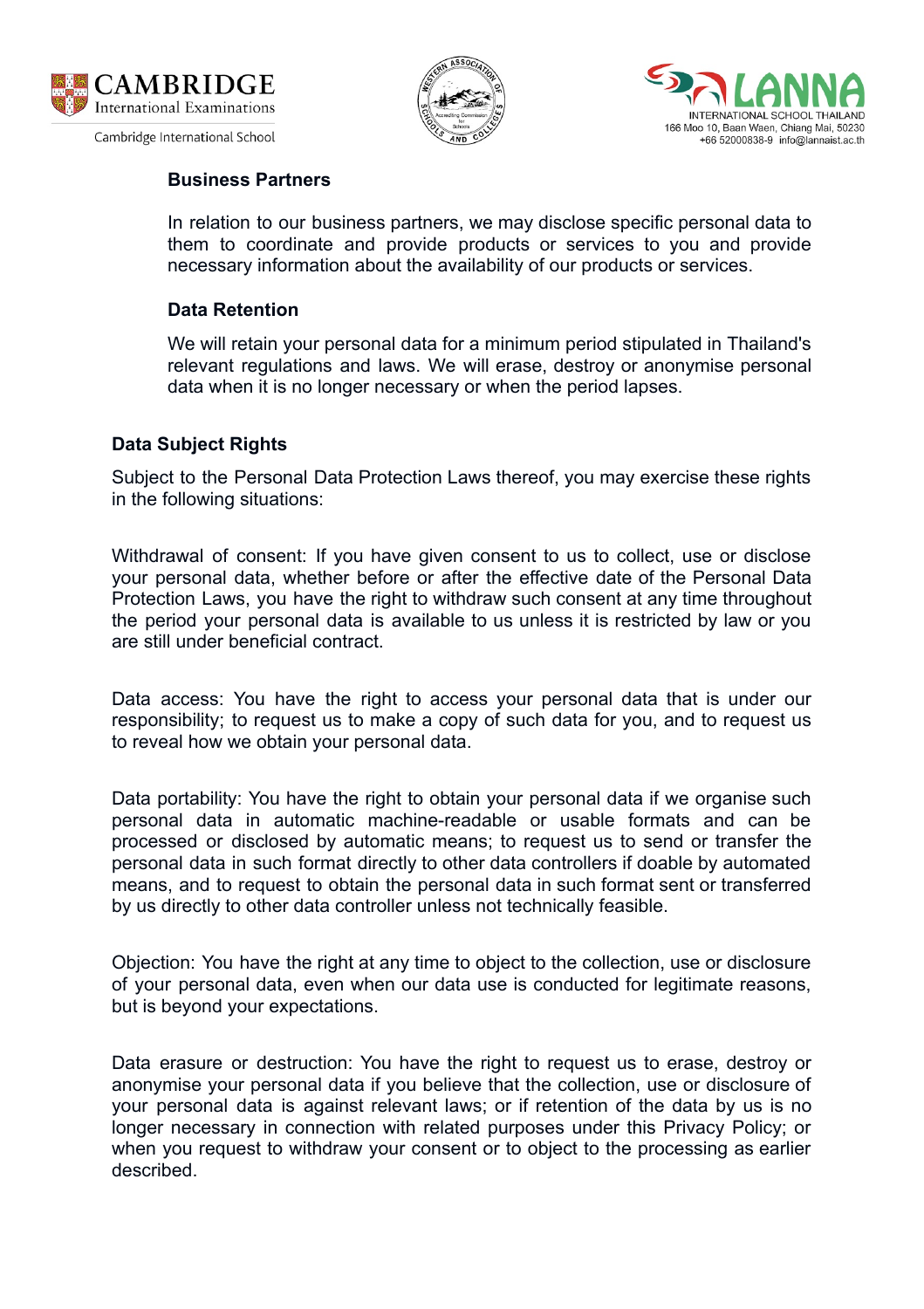





 Suspension: You have the right to request us to suspend processing your personal data during the period where we examine your rectification or objection request; or when it is no longer necessary and we are bound to erase or destroy your personal data pursuant to relevant laws, but you instead request us to suspend the processing.

 Rectification: You have the right to rectify your personal data, to ensure it is up to date, complete and not misleading.

 Complaint lodging: You have the right to complain to competent authorities pursuant to relevant laws if you believe that the collection, use or disclosure of your personal data is violating or not in compliance with relevant laws.

 You can exercise these rights as the Data Subject by contacting our Data Protection Officer as mentioned below. We will notify the result of your request within 30 days upon receipt of such request. If we deny the request, we will inform you of the reason via SMS, email address, telephone, or registered mail (if applicable).

#### **Advertising and Marketing**

 We may send certain information, for example, newsletters, via your email or other electronic means. If you no longer want to receive the communications from us, you can click the "unsubscribe" link in the email or contact us through our email.

#### **Cookies**

 To enrich and perfect your experience, we use cookies or similar technologies to display personalised content and appropriate advertising and store your preferences on your computer. We use cookies to identify and track visitors, their usage of our website and their website access preferences. If you do not wish to have cookies placed on your computer you should set their browsers to refuse cookies before using our website.

#### **Data Security**

 We endeavour to protect your personal data by establishing security measures in accordance with the principles of confidentiality, integrity, and availability to prevent the loss, unauthorised or unlawful access, destruction, use, alteration, or disclosure including administrative safeguard, technical safeguard, physical safeguard and access controls.

#### **Data Breach Notification**

 We will notify the Office of the Personal Data Protection Committee without delay and, where feasible, within 72 hours after having become aware of it, unless such a personal data breach is unlikely to result in a risk to your rights and freedom. If the